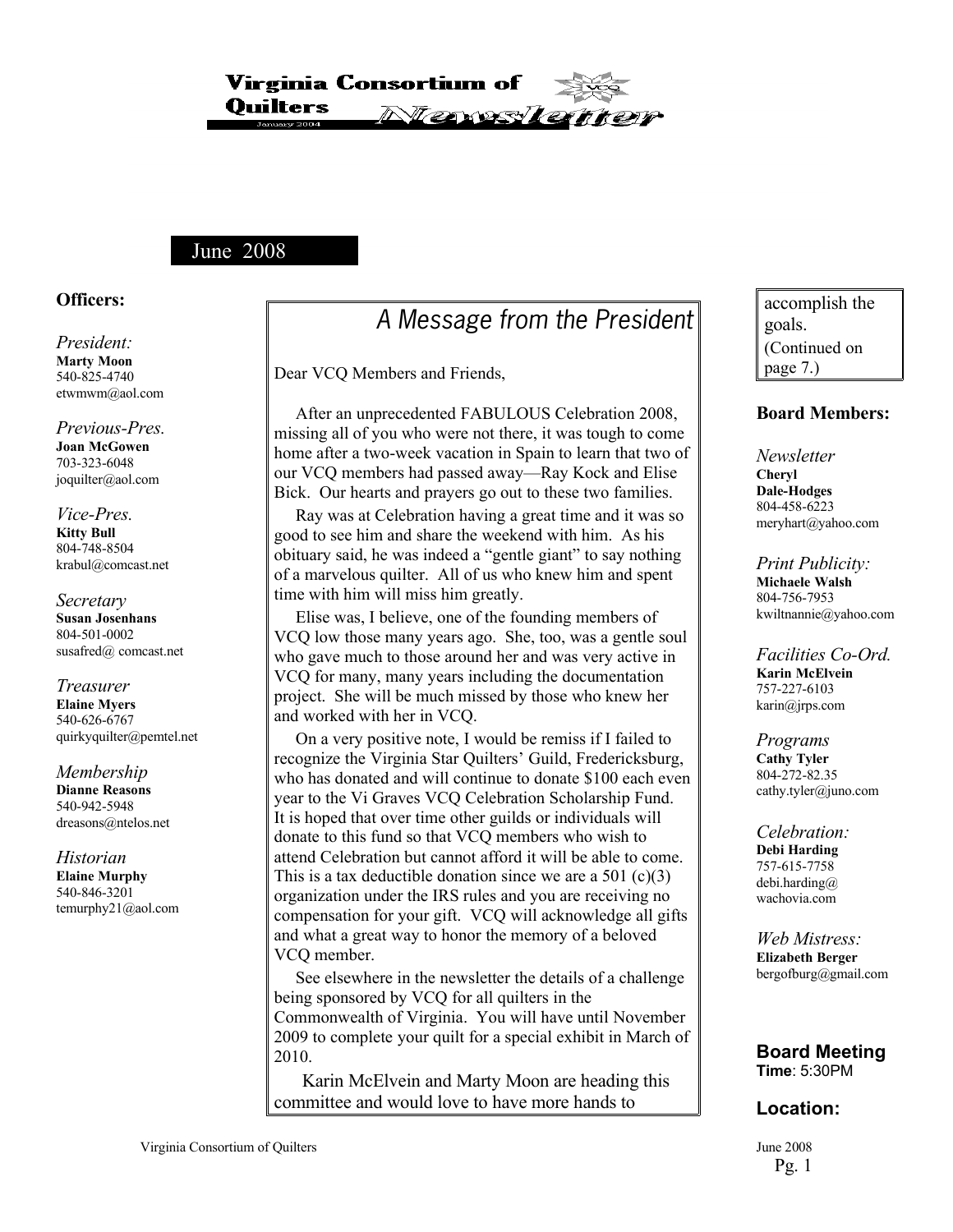TBD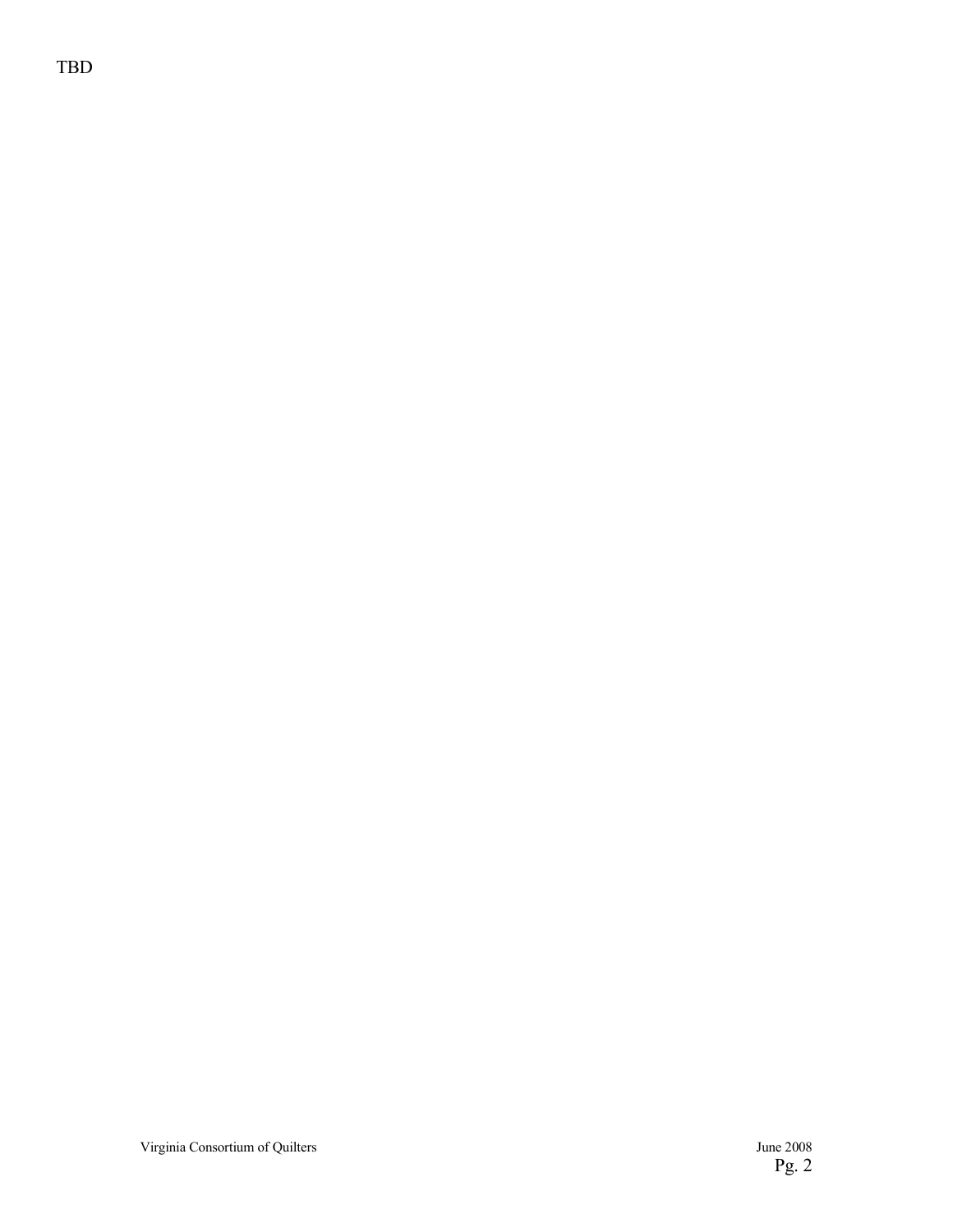# **Area Representatives:**

### *Northern Virginia*

**Joan MGowan** 703-323-6048 joquilter@aol.com

### *Tidewater-Peninsula*

**Debbie Long** 757-898-8565 gabbylong@widomaker.com

### *Tidewater -Southside*

**Debi Harding** 757-479-3297 debi.harding@wachovia.com

*Richmond* **Augusta Cole** 804-740-4227

augustacole@yahoo.com

### *Charlottesville.*

**Charlotte Veregge** 540-672-0719 kwltnanny@aol.com

*Harrisonburg.* **Norma Harris** 540-942-1696 samandnorma@ntelos.net

*Southwest* **Patti Marshal**l 276-638-3189 pattyannthequilter@yahoo.com

# **Newsletter Deadlines Thru November 2009**

The following are the deadlines for submissions to the newsletter. Material can be sent electronically (preferred) to meryhart $(a)$ yahoo.com OR mailed to: Cheryl Dale-Hodges, PO Box 353, Prince George, VA 23875

| 9/13/08<br><b>TRD</b>                |  |
|--------------------------------------|--|
| 1/14/09<br>Williamsburg              |  |
| 3/12/09<br><b>Blackstone</b>         |  |
| 6/9/09<br>Monterey (Highland County) |  |
| 9/12/09<br>TBD                       |  |

# **Proposed Sites for Future VCQ Meetings**

| - TBD                             |
|-----------------------------------|
| Mar 09 Williamsburg               |
| May 09 Blackstone                 |
| Aug 09 Monterey (Highland County) |
| - TBD                             |
|                                   |

# Fun & Games

Looking for something different for guild programs? What about a game? Yes, a game! For a list of easy to challenging games just for quilters, go to

http://www.quiltguilds.com/games.htm.

Most ideas are free, some simply require written permission. In any case…have FUN ! ! !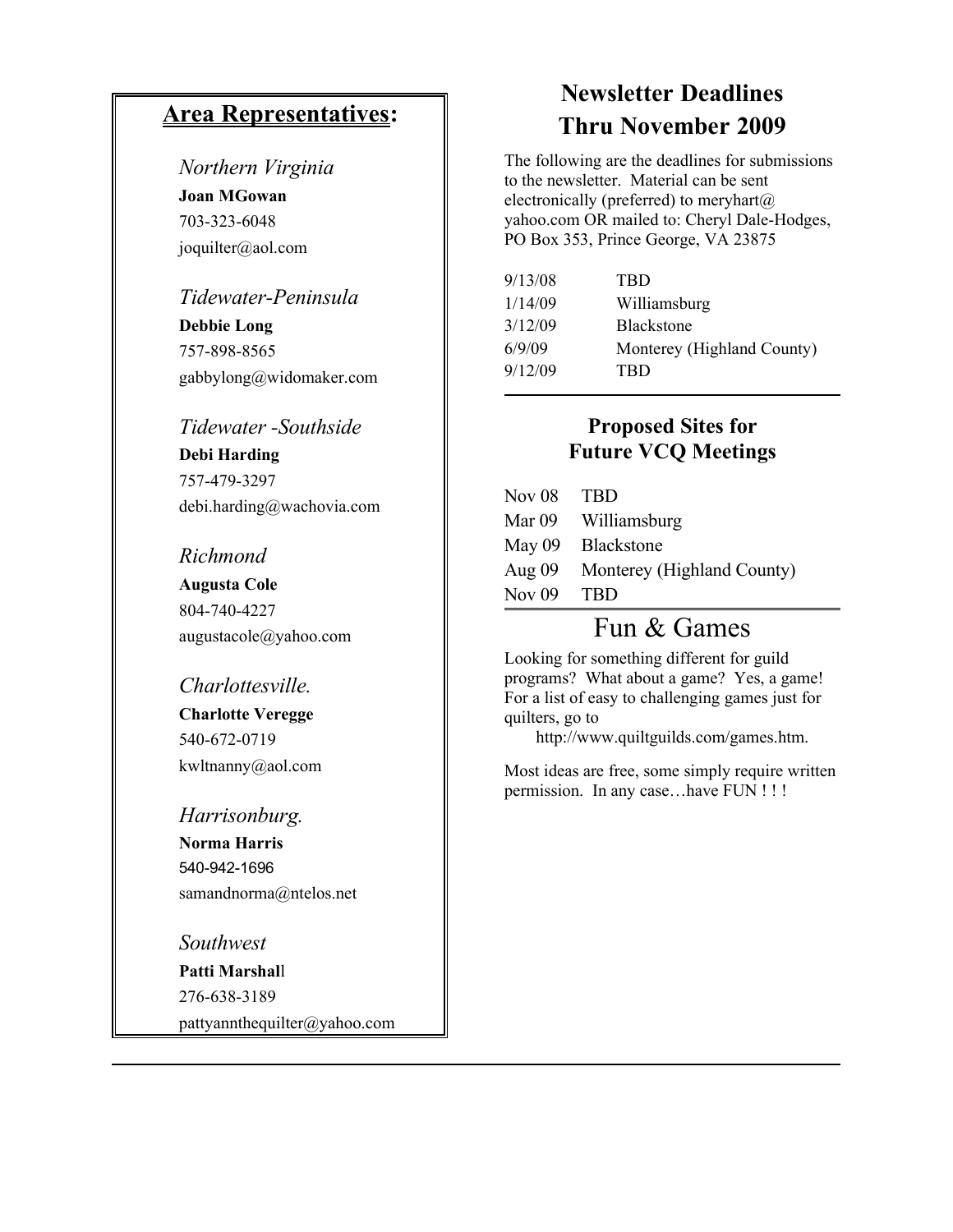# **ADVERTISING**

Please Patronize Our Advertisers

# **Advertising Rates for Newsletter & Roster**

|                                               | Newsletter | Roster  |
|-----------------------------------------------|------------|---------|
| <b>Business Card</b>                          | \$10.00    | \$10.00 |
| $\frac{1}{4}$ Page                            | 15.00      | 15.00   |
| $\frac{1}{2}$ Page                            | 30.00      | 20.00   |
| Full Page                                     | 50.00      | 40.00   |
| Classified Ad (50 word max – Newsletter only) |            |         |
| \$5.00 - available ONLY to VCQ Members        |            |         |

**FOR SALE**:-2 decorative metal spool racks (one holds 24 cones, the other 63 reg. spools) - \$5.00 each; wooden ironing board, circa 1935 - \$25.00; OTT floor lamp, Orig. style - \$100; and many other items too numerous to list. For complete list, contact Cheryl Dale-Hodges, meryhart@yahoo.com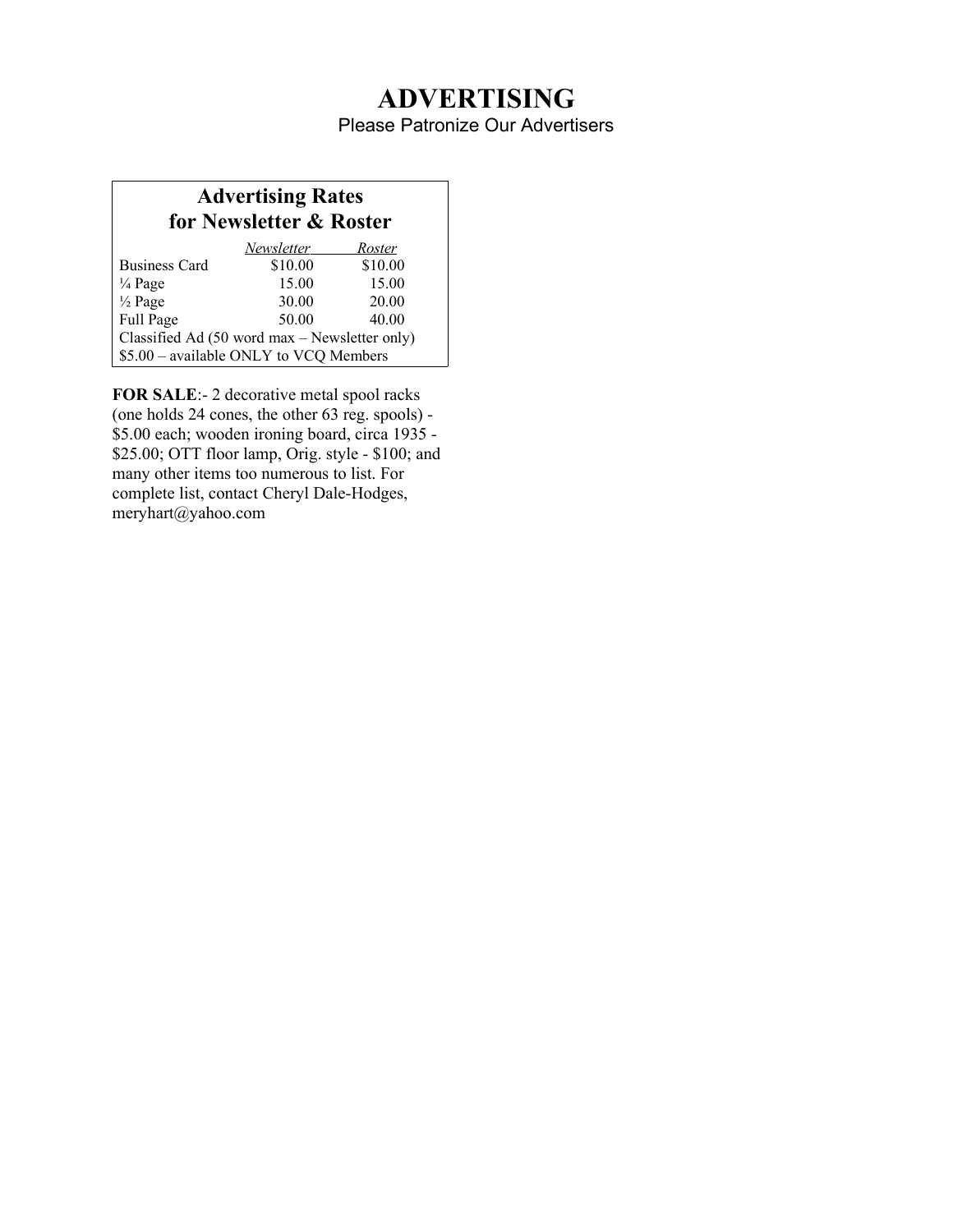### VIRGINIA CONSORTIUM OF **QUILTERS** Meeting Minutes March 8, 2008

The meeting was called to order by Vice President Kitty Bull at 12:00 noon at the Ivey Memorial United Methodist Church in Colonial Heights. She thanked Cheryl Dale-Hodges for finding the location in Colonial Heights and making the arrangements for the meeting. As the secretary is currently out-of-state helping with a family illness, *it was moved that we dispense with the minutes of the November meeting.* 

Treasurer;s Report - Elaine Meyers circulated copies of the 2007 Treasurer's Report. She discussed the income and expenses of various items. *It was moved by Diane Reasons and seconded that we approve the report for 2007. The motion was carried.* The report for the current year through March 7, 2008 was discussed. It was pointed out that there are still obligations for Celebration. *It was moved and seconded that we approve the report for this year up to March 7th. The motion was carried.*

The Proposed Budget for the 2008 year was presented and discussed. *A motion was made, seconded and carried to approve the Proposed Budget.*

#### COMMITTEE REPORTS

Programs - Cathy Tyler thanked the teachers participating in today's meeting. She announced that plans were being made to have three-hour classes at the August meeting and a lecture during the afternoon session.

Publicity - Michaele Walsh was introduced and she announced that brochures and bookmarks have been printed and are available.

Historian - Elaine Murphy asked that anyone with pictures or other items for the

scrapbook send them to her to be included in the Historian's book.

Documentation - Kitty Bull announced that it is important for quilters to document their work. There is a form in Virginia to document quilts as they are finished. The information gathered was used to write the book. Quilts of Virginia - 1607-1899. The form was based on the Michigan State format. She asked if anyone would be interested in chairing this committee. Anyone interested in volunteering can contact a member of the Board.

Celebration - Debi Harding introduced her committee members who were wearing their aprons. It is planned that there will be three to a room. Karin McElvein reported that they have seven openings. Classes 103 and 105 are full. Every other class has at least one opening.

Celebration was explained for the benefit of the first time attendees. (One space was filled while they were talking.) Debi asked for help in transporting teachers from airports to Smith Mountain Lake. Clicking on the Internet VCQ.org will provide any new information about Celebration.

Newsletter - Cheryl Dale-Hodges reported that the deadline for the next Newsletter is in the current newsletter. She asked those in attendance to give business to local quilt shops. Cheryl spoke about school girl sampler quilts and the difficulty of documenting early quilts. The Virginia State Library is collecting back issues of the Newsletter. Please send your copies of old newsletters to Cheryl to turn over to the State Library, or turn them over to the State Library directly.

Membership - Diane Reasons reported that we have 351 members. This includes members who have not yet renewed for 2008. The cutoff date will be March  $15<sup>th</sup>$  and *(Continued next page.)*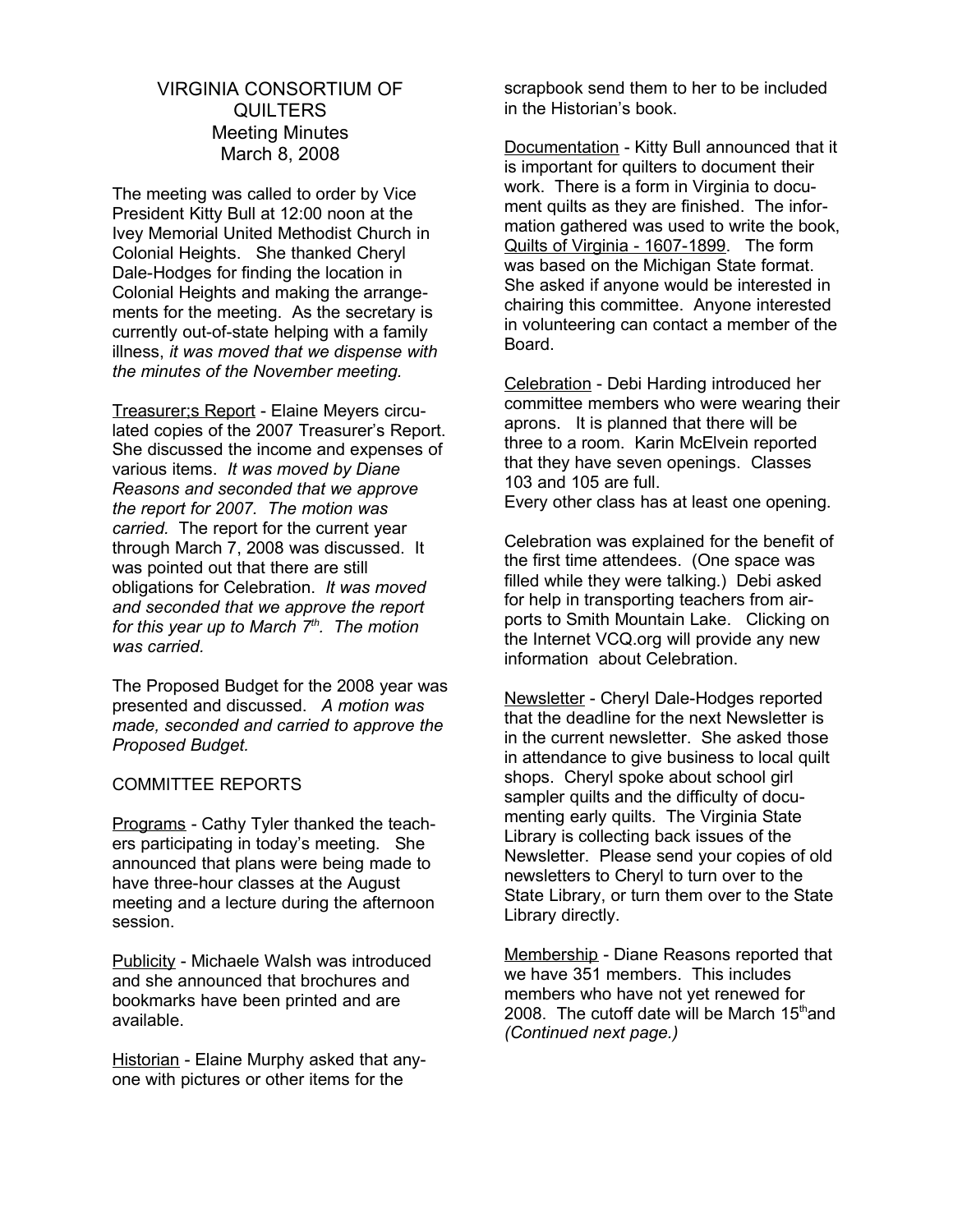**Minutes** *(Continued from previous page)*  purging will be done at that time if they have not renewed. Pins were given to new members who were attending their first VCQ meeting.

#### NEW BUSINESS

Cathy Tyler announced that the Board has budgeted an amount to enable VCQ to join the Virginia Foundation for the Arts. They will be putting on a program in 2010 that will be a statewide show of women in the arts. This program can be reached on the internet by WWVAmindswideopen.;com. The donation to join this organization is \$50.00 and was included in the proposed budget approved today.

The Board heard of the death of Judy Bailey. Kitty Bull asked that anyone hearing of a member dying, let someone on the

# **What Do Soldiers Have in Common with Preemies?**

The Preemie Project was successful beyond anyone's wildest dreams! Many, many, MANY thanks to all of you who participated. At last count, we had well over 250 quilts. I can't help being more than a wee bit tearyeyed when I think of all the babies who will be comforted by what we have done.

As you already know, the quilts are going to the neonatal section of the Medical College of Virginia. Because VCQ is a state-wide organization, the Board felt the quilts should be donated to an organization that services the entire state, and MCV does just that.

The Neonatal Intensive Care Unit (NCIU) is the largest ICU at MCV and has the capacity to care for 40 premature infants and newborns. They care for babies with a wide range of problems including all types of respirator, surgical, cardiac, genetic, renal, neurological, hematologic, and metabolic diseases. The division also provides "Baby Care Link," a new web-based education and

Board know. Kitty reported on the Board Retreat held in January. The Board went over the Policies and Procedures manual and this was revised.

Michaele Walsh reported that the Virginia Memorial Quilt program is alive and well. They are endeavoring to provide a memorial quilt to each family of any member of the military killed in Iraq or Afghanistan.

The meeting was adjourned at 1:05 p.m., after which some classes continued. However, it should be noted that storms in the area left us without power and this limited activities.

Respectfully submitted,

Norma Harris Substitute Secretary

clinical update for parents of infants in NCIU.

The quilts will be delivered in July, and most of them will go immediately to the neonatal section (see related article).

So now we can take a moment to pat ourselves on the back for a job well done, take a deep breath, and get ready for the next project – soldier quilts.

Now I've been "reprimanded" and told that we no longer have soldiers and sailors but rather they are all "warriors", so please bear with me in my political incorrectness.  $\odot$ 

The Board received a proposal that we support the Virginia Memorial Quilt Project (VMQP). The mission of VMQP is to make "a quilt for the family of each soldier from the Commonwealth of Virginia who has given his or her life during Operation .(*Cont. on next page*.)

(*Cont. from previous page*) Endearing Freedom and Operation Iraqi Freedom….(and) Afghanistan and Iraq."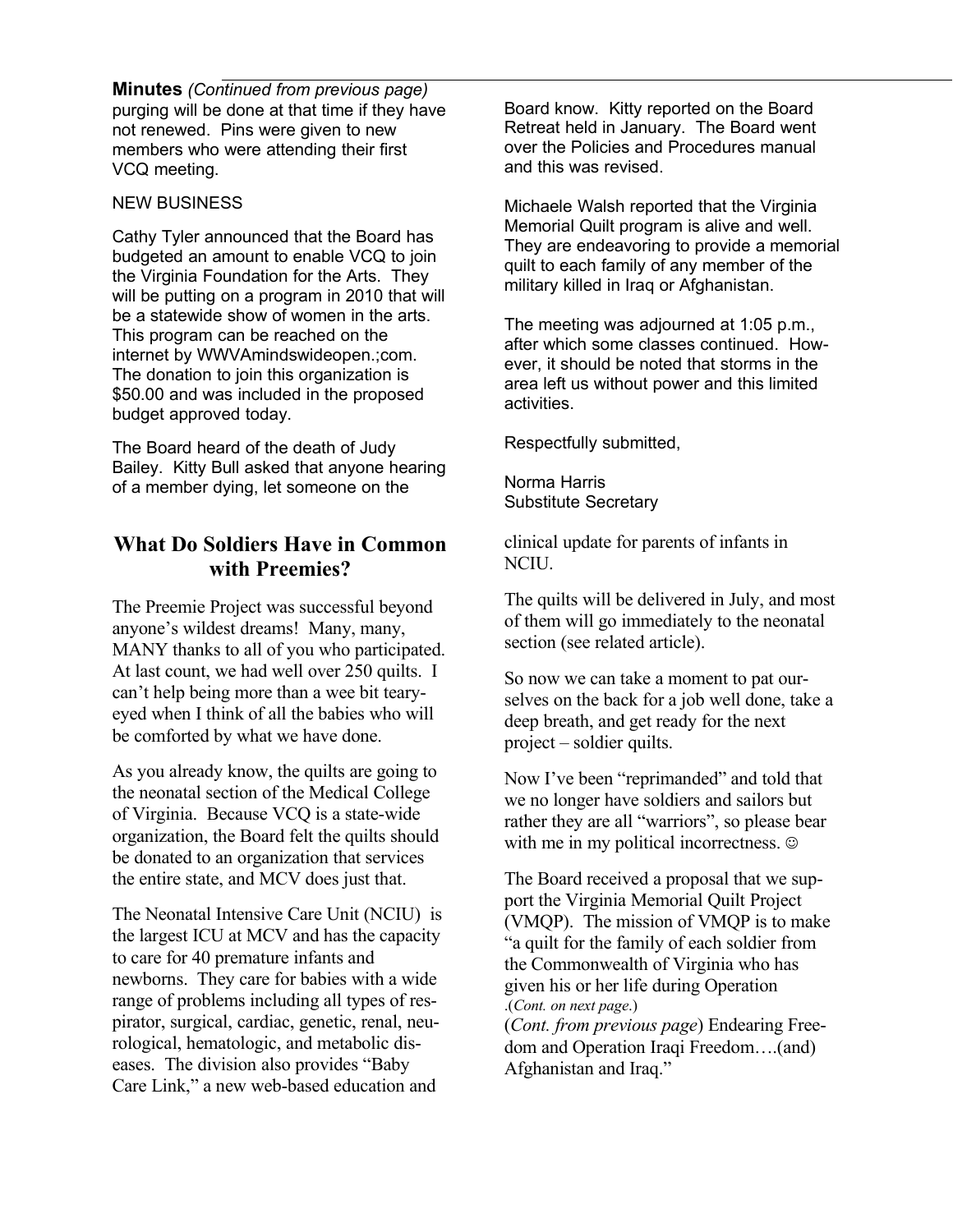This is quite a challenge. As of June 2008, 160 service members have made the ultimate sacrifice, and yet, as hard as they are working, the VMQP can't keep up. To-date they have made and delivered 120 quilts. It is quite an undertaking to which they have pledged themselves, so being Americans first and quilters second, the Board chose to help this organization as our next community project.

Here's how it will work.

VCQ members are asked to make 12  $\frac{1}{2}$ " (unfinished) blocks of red, white, and blue…any pattern, any design. Then bring the blocks to the quarterly meetings.

During Come Quilt With Me, a section will be set aside for anyone who would like to take time to join together the squares to make quilt tops. Once the tops are made, we will batt them and send them off to be quilted. Elaine Myers and Terry Hanson have volunteered their love and time to quilt all the quilts we get done!

# **Quilting TV on the Web!**

Work during the day? Don't have cable TV? Busy when the quilt shows are on? There is now a solution to these problems…QNNtv.com – quilting TV on the internet.

The cost is about the same as a 1-year subscription to a magazine, yet you have access to thousands of quilting shows that you can see over and over, as often as you like.

These are not cut-rate, rinky-dinky, never-heardof shows. In fact, they include shows by Quilt in a Day (Eleanor Burns), For the Love of Quilting (Fonz & Porter), Sewing with Nancy, Quilting From the Heartland, and many, many more. PLUS special shows such as Quilt Market Specials twice a year, Do You EQ?, The Great Canadian Shop Hop, and more.

Once again there will be 2 prizes – one for the person who makes the most blocks and a second pulled from the names of everyone who donates even one block.

So you see, the rules are simple: Red, white, and blue 12 ½" unfinished (12" finished) block Any pattern, any style

100% cotton fabric

That's it. And the backing and batting are being donated. Now if anyone has fabric they want to donate, that, too, would be wonderful. Just bring it to Come Quilt With Me and it will be used to make blocks and/or sashing and/or borders and/or binding. See... nothing will be wasted!

Thanks and kudos to all you wonderful folks for the fabulous work you did on the preemie quilts. I get chills just thinking about it. Now we ask that you turn your thoughts to our older children – the young men and women who are fighting in our military. Remember, this has nothing to do with politics. It has everything to do with supporting our friends and neighbors in their time of great sorrow and loss. I know we will do a great job.

# **Quilt Tip of the Month**

Install a wall folder above your cutting area to hold your rulers and free up some space!!

Submitted by: Hannah Parr Fairfax, VA

*Hannah won a collectable needlebook.*

*If you would like a chance to win, send your Quilt Tip to Cheryl Dale-Hodges, PO Box 353, Prince George, VA 23875 OR [meryhart@yahoo.com](mailto:meryhart@yahoo.com) ("Quilt Tip" in subject line)*

# **Deadline for entry is 13 September 2008**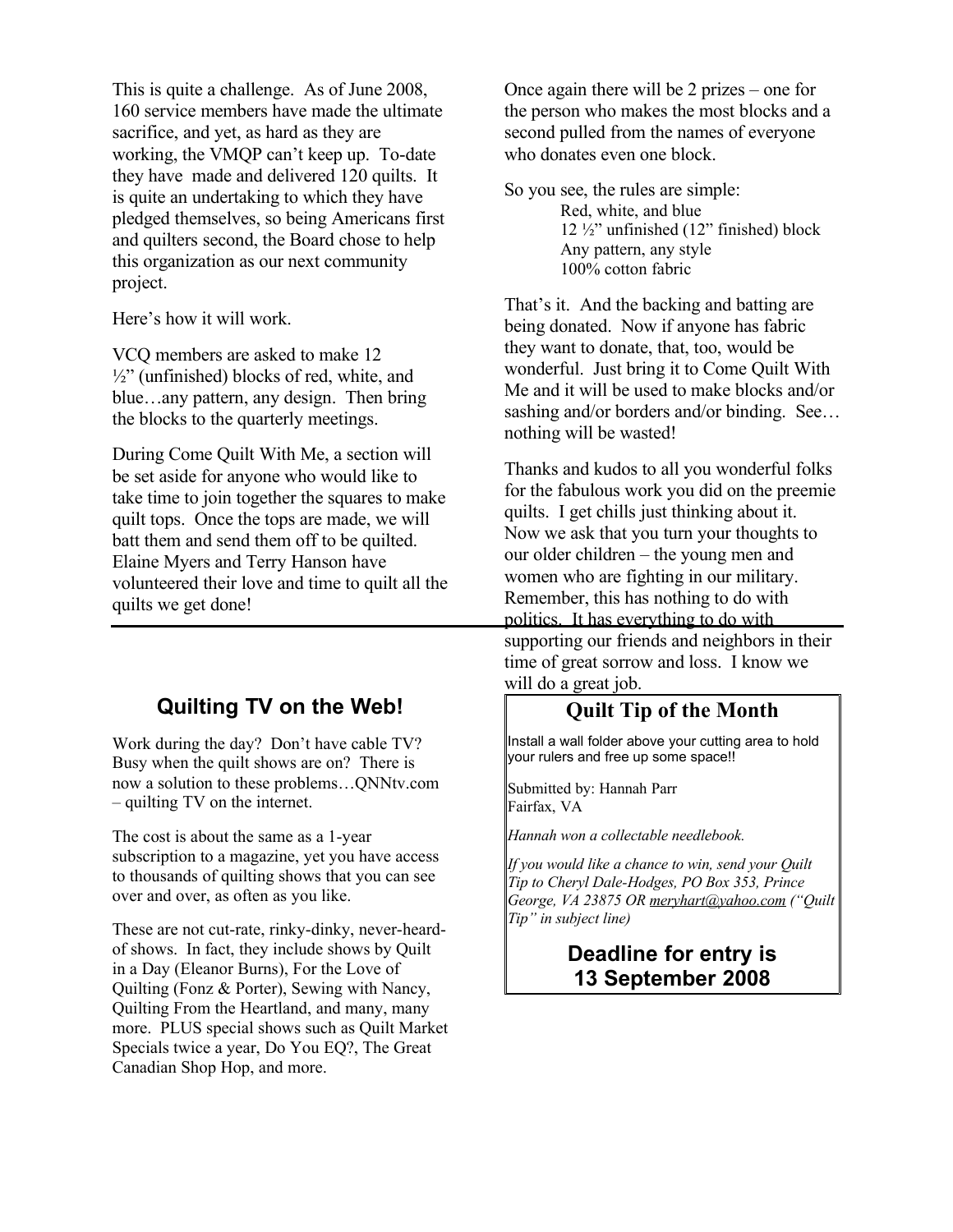

September 1 – 30, 2008

Hands-on Workshops

Lectures

Gallery Walks

" Quilters" a musical drama

Historic Quilt Exhibits

Contemporary Quilts Exhibits

Traditional Quilt Exhibits

 $Q$ uilt $\mathbf{A}$  Approved Apple

# PAST, PRESENT & FUTURE

# **Fall Quilt Festival in the Valley**

 $a + \alpha$ 

Paid for in part by Target, Rachel's Quilt Patch, Staunton Downtown Development Assoc., Waynesboro Downtown Development Inc., Artisan Center of Virginia, Beverly Street Studio School, City of Waynesboro, Greater Augusta Regional Tourism, The Frame Gallery, Virginia Quilt Museum, Frontier Culture Museum of Virginia, Woodrow Wilson Presidential Library, Waynesboro Heritage Foundation, Lynn & Scott Conyers, SAQA, MBC, Gallery 234 , Quilters : The Musical, Staunton Augusta Art Center, City of Staunton

**\_\_\_\_\_\_\_\_\_\_\_\_\_\_\_\_\_\_\_\_\_Paid Advertisement\_\_\_\_\_\_\_\_\_\_\_\_\_\_\_\_\_\_\_\_\_\_\_**



#### **Jul. 25-28, 2008**

Hatched in Africa, Fredericksburg, VA. The Quilt and Sewing Center of Fredericksburg is honored to invite you to join us when Santi Nuss of Hatched in Africa (hatchedinafrica.com) wraps up her 6-month US tour. 3940 Plank Rd., Fredericksburg, VA 540-548-2377; email -

quiltandsewwithus@verizon.net For more info. & registration go to www.quiltandsewonline.com .

#### **Aug. 8, 2008**

*Bluemont Concert***, Culpeper, VA**. The las Bluemont Concert of the 2008 season. 7:30PM. Bring a lawn chair or blanket. For FREE passes, contact Marty Moon (540-825-4740 etwmwm@aol.com)

### **Sep. 5-7, 2008**

*Quilts: Past, Present, & Future*, Staunton and Waynesboro, VA. A celebration of quilts, from traditional to contemporary, through exhibits, workshops and a 2-day conference. For info contact: Daisy Schrock (540-946-8351), Guild Liaison; Martha Bruin Degen (540-886-8651), Coordinator; or Beth Young (540-885-1481), QPPF Conference.

#### **Now – Se[ 22, 2008**

*Quilts & Quaker Heritage*, Virginia Quilt Museum, Harrisonburg, VA. Featuring never efore seen Quaker quilts, samplers, clothing, and related items.

#### **Sep. 22 & 23, 2008**

*Quilts on the Line*. Judged show. Cash prizes. Vendors, food, classes, lectures. Furnace Town Living Heritage Museum, Snow Hill, MD. For more info: www.chincoteagueresort.com /quiltsontheline/quiltshow2007.htm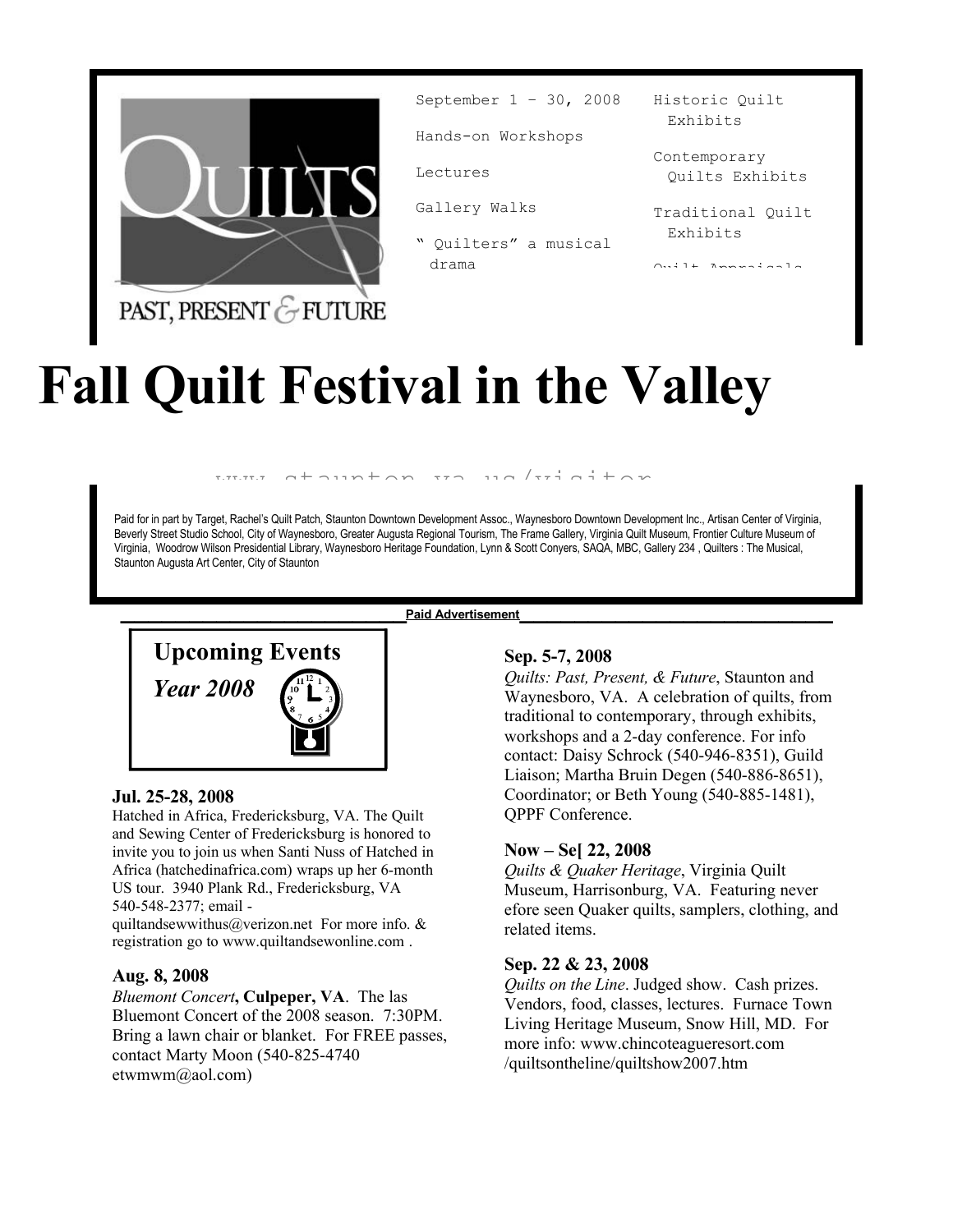# **Quilt Lovers Celebration 2008**

(Reported by Debi Harding, Chairman)

VCQ Celebration at the 4-H center in Smith Mt Lake, VA held in April, 2008 was a HUGE success. Members, guests and teachers who attended gave rave reviews. There were 152 of us Celebrating Quilting. I am so proud of my committee and other Tidewater Quilt Guild members for all their volunteered time over the past year and a half, plus during the event, to make this such a HUGE success. Besides the weather being perfect and time too short, the Teachers themselves and classes so great, wonderful lectures, fun vendors, door prizes, food, accommodations, silent auction, block lotto, apron contest, games, prizes, and sharing time with old and new friends were so much fun.

You may want to put the last full weekend in April 23-25, 2010 on your calendar. I write in the back of my current calendar page to transfer to the new calendar when I purchase. The "*Ladies of the Lake*", who live there at Smith Mountain Lake (SML) and Roanoke will be hosting the event for VCQ in 2010. They have just had their first planning session. The registration typically comes out in August, 2009 VCQ meeting, so save your \$ for the trip.

Thanks for all the attendees who let us know how much fun they were having and emailed and wrote us special thanks. Could not have done without everyone's help.

Five members who were in attendance and been to every Celebration were: Charlotte Veregee Marty Moon Sherry Whitford Joan McGowan Mary Ann Overton

We will have some pictures of the memories up on the website soon.

#### Special winners were:

#### **Apron Contest Winners**

1st place - Jackie O'Brien 2nd place - Ray Koch 3rd place - Judy Schmalzried

#### **Vendor Bag Winners**

Joan Clemons - Textile Treasures Betty Stickler - General Store Vicki Murphy - Quilters Corner

#### **\$1-Chance Basket Winners (donated by Mary Beth Dodd/Karen DuMont)**

Ann Erbes - two times Patricia Winters Donna Bensey Jeanee Carlisle

#### **Special Door Prizes**

Barbara Greb - 999 Fabrics \$50 Judy Harned - Enclycopedia of Quilting Kim Fess - G Street \$50 Danielle May - SML Afghan

#### **Grand Door Prizes**

Ellne Goodloe - Brother Sewing Machine/donated by Quilters Corner Elaine Dean - Ott Lite Maren Lindberg - Bernina/donated by Different Touch \$125 certificate

# President's Letter

(Continued from pg. 1)

I'm sorry I missed all the excitement at the March meeting. Let it never be said that VCQ is dull! Thank you to Cheryl for making all the arrangements on very short notice due to scheduling conflicts.

Pray that the weather is not 100 degrees in the shade for the August meeting in Culpeper. The Culpeper Quilt Group is helping host the meeting and is looking forward to meeting everyone and being a part of the day. See you on August 8 for the board meeting and August 9 for the regular meeting , the workshops and lecture. Be safe in your travels. Keep Stitching,

Marty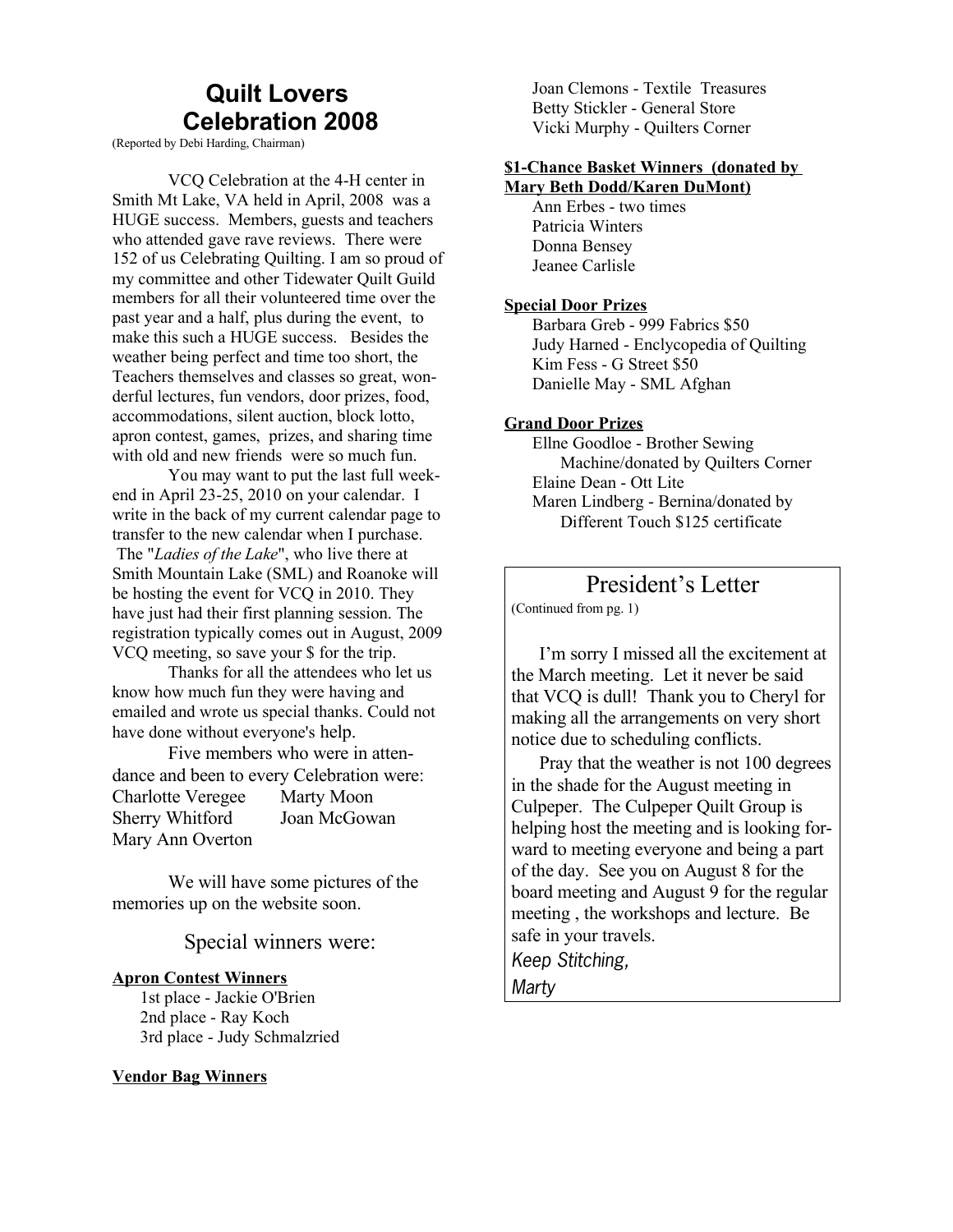# **Car Pooling – It Ain't Just for the Business World**

Gas prices continue to climb as does the cost of automobile maintenance…and everything else for that matter.

And then there are those times when you just don't have transportation at your disposal for whatever reason.

Well, help is here!!!

The area representatives are now putting together a list of members who are willing to drive (thank you so very, very much) other guild members to meetings. So if you are without transportation, check with your representative to see who you may contact.

Or suppose you just want a way to share the cost of transportation. Here are some suggestions:

1. Send out a request for a carpooling buddy by using the VCQ Yahoo Group. Just because you ride with someone doesn't mean you have to room together – although it would mean saving more money to spend on fabric!

- 2. Contact your area rep. She may know who is looking to carpool.
- 3. Put the word out at the next VCQ meeting that you attend.
- 4. Call a couple of members who live close to you. If they aren't going or have a full car, they can pass your name on to other members.

Thinking "GREEN" is fast becoming a way of life…a necessity, if you will. And as quilters we've been thinking GREEN for centuries (quilt scraps were the original "recycling").

So check into it, folks. It's a way to help the environment, our pocketbooks, our descendants, and the shop owners (instead of the gas stations) who will get more sales!

# **"From the Muse, Featuring Women in the Arts" Quilt Challenge for All Commonwealth Quilters**

*Minds Wide Open, Celebrate the Arts in Virginia* is the overarching brand that will promote the arts in the Commonwealth of Virginia. The 2010 events will be entitled "From the Muse, featuring Women in the Arts". This effort is being spearheaded by the Virginia Commission for the Arts and the Virginians for the Arts.

The VCQ board has determined that of all the arts organizations in the commonwealth, who is better suited to participate than quilters, most of whom are women. So, Ladies and Gentlemen, let's strut our stuff!

VCQ is creating the parameters of a judged challenge whose entries will be due in November 2009. You may participate in either or both of two categories: 1. Quilts no larger than 80" around the perimeter (ex.:  $20^{\prime\prime}$ x  $20^{\prime\prime}$  x 20" x 20" or 80" round, etc.) or 2. 8 ½" x 11" Journal Page. The predominant color in your entry must be BLUE and your quilt must be based on one of the nine muses:

- 1. Epic or Heroic Poetry
- 2. History
- 3. Love or Erotic Poetry
- 4. Music or Lyric Poetry
- 5. Tragedy
- 6. Hymns or Sacred song
- 7. Choral Song and Dance
- 8. Comedy and Bucolic Poetry
- 9. Astronomy.

Please feel free to do more research on the Muses before beginning your quilt. This list was taken from Wikipedia, but there's lots more out there to enrich your intellect before interpreting one of the Muses in a quilt or journal page.

Karin McElvein and Marty Moon are co-chairing this challenge on behalf of VCQ but want lots of input from quilters around the commonwealth and a place or places to display the winning entries between March and June 2010. Please be in touch with one or both of these ladies to help in any way you can.

Shortly, an entry form and a more complete prospectus on the challenge will be available on the VCQ website.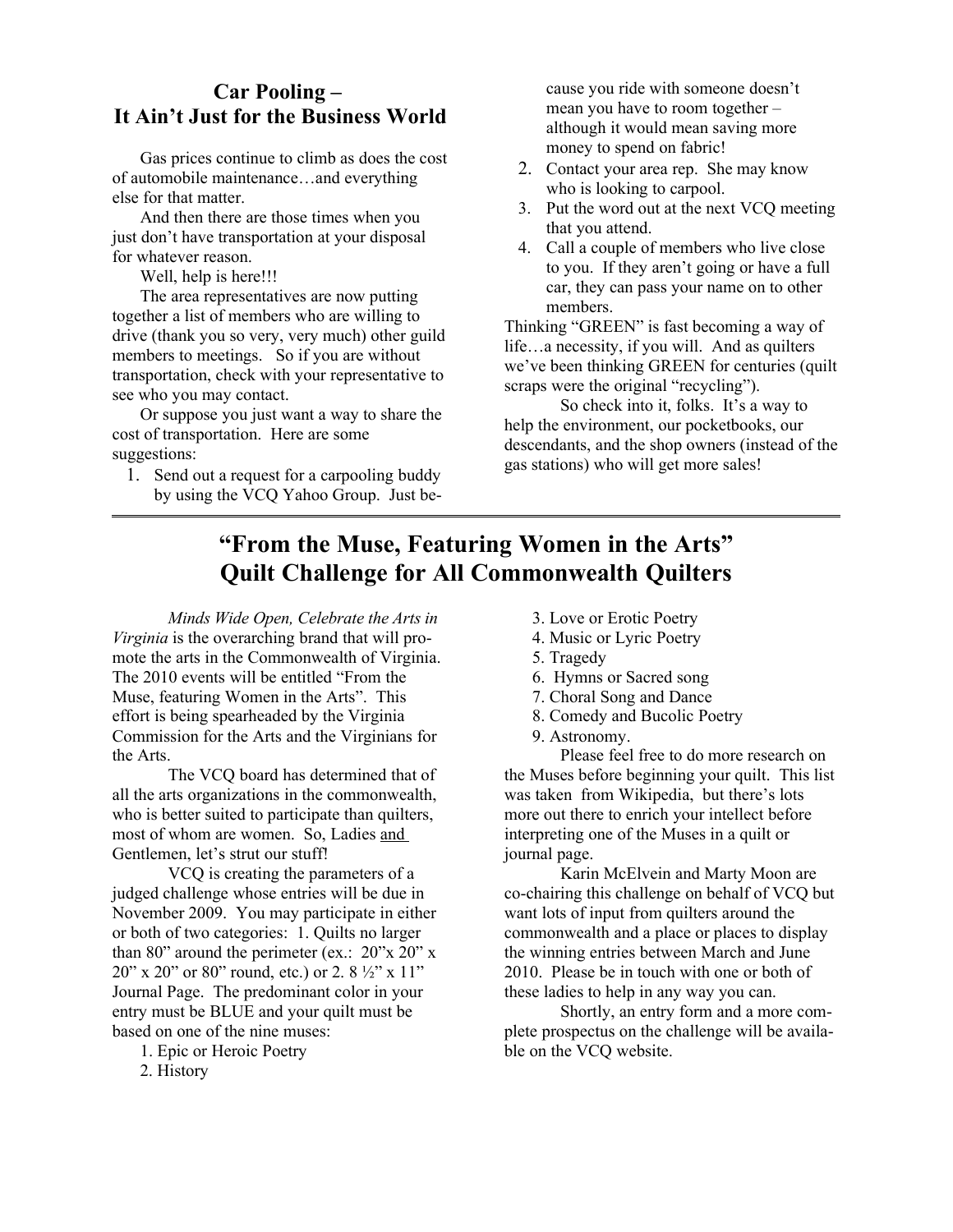# **In Memoriam**

Judy Bailey, of Powhatan, VA, passed away in 2007, but we just recently received word. Judy was a wonderful quilter who enjoyed sharing her creativity with those around her. She is survived by her husband, David Bailey.

Ray Norman Kock, Northern VA (age 71) passed away 5/7/2008. Ray was born 1/1/1937 in Inwood, IA. He lived in NOVA for 45 years where he worked for National, Pan Am, and Delta Airlines. He attended the Univ. of South Dakota. He was a member of VCQ, Quilters Unlimited, and other quilt guilds. His passions in life were quilting, travel, and being with family & friends. Ray is survived by his wife, Jacqueline, of Ashburn, VA, and 2 daughters. We shall greatly miss his insight, wit, and flare. He was truly a "quilter's quilter."

It is with a VERY heavy heart that I must inform you all of the death of another of our beloved VCQ members - Elise Bick. She and her husband were in Arizona when she passed as a result of her very aggressive cancer. Those of us who knew her were blessed indeed.

# **AUGUST MEETING TO BE HELD IN CULPEPER AUGUST 9, 2008**

# **Culpeper County High School**

The meeting and workshops on Saturday, August 9, 2008 will be held at Culpeper County High School. The school is located at 14240 Achievement Drive in Culpeper.

From the north, one needs to take the first Culpeper exit and turn right at the top of the ramp to come towards town. You will turn right again at the  $3<sup>rd</sup>$  stop light onto Ira Hoffman Drive and follow this until you reach Success Drive (approximately 2 miles). Turn left onto Success Drive (CCHS will be immediately in front of you.) and right onto Achievement Drive and left into the parking lot. We will have the side door open for easy access from the parking lot. Signs will also be posted to aid your travels.

# **HOTEL ACCOMMODATIONS**

Rooms for Friday night, August 8, 2008 have been reserved at the new Microtel Hotel in Culpeper. Each person will need to call between 7:00 AM and 3:00 PM on Tues – Sat to make reservations. The number is 540-829-0330. Please ask for Sarah and indicate that you are part of the VCQ group. The cut-off for reserving is August 1.

In order to get all non-smoking rooms, we have a variety of options. There are 8 doubles and 3 singles for the special rate of  $$99 + tax$ . The doubles will sleep 4 if you want to really be cozy! There are also 9 suites available which also sleep 4 if you include the queen sofa bed in the sitting area. The suites also have kitchen areas. These rooms are  $$109 + tax$ . Complimentary breakfast and hi-speed internet as well as local and long distance phone calls are available.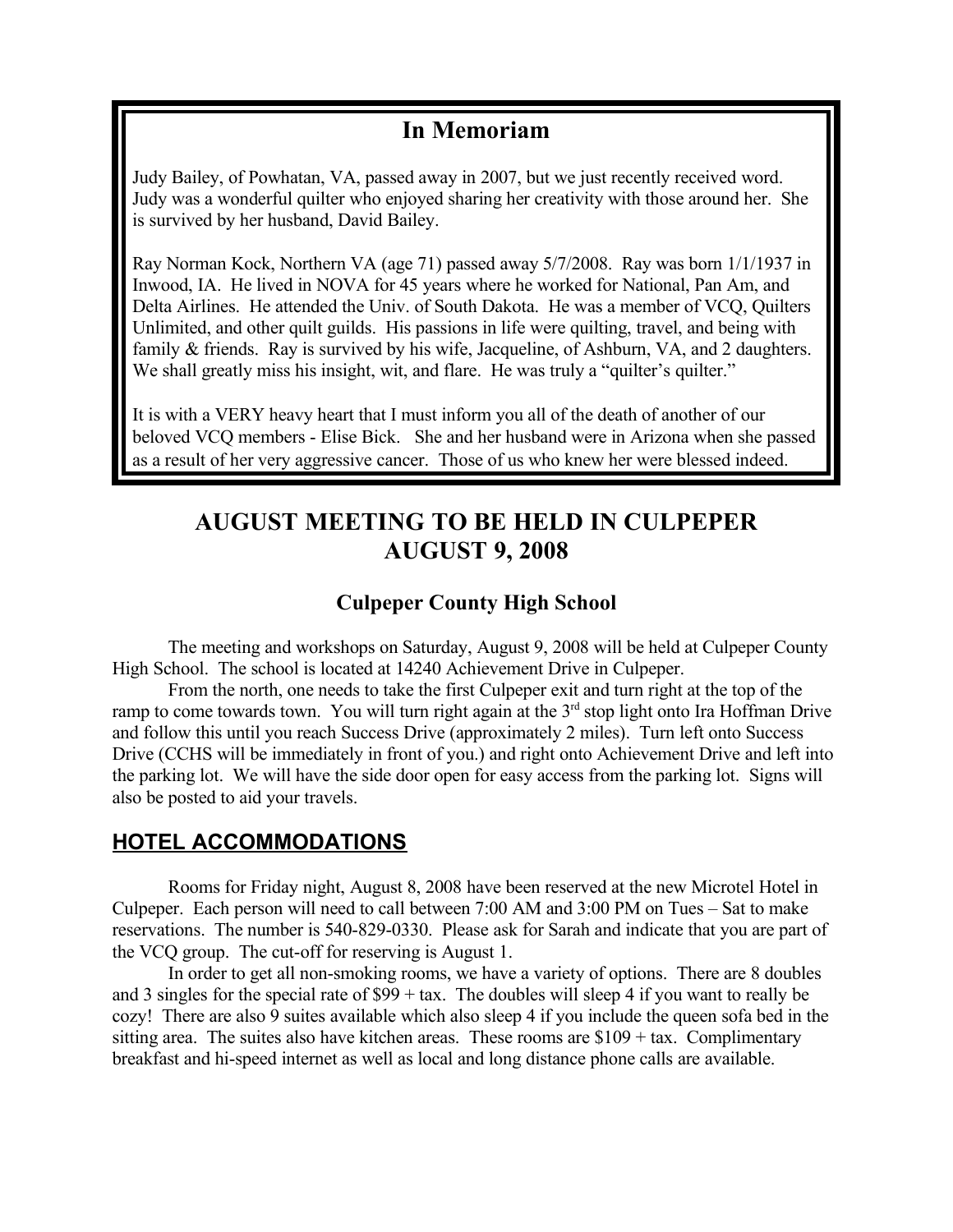### **DIRECTIONS**

The meeting and workshops on Saturday, August 9, 2008 will be held at Culpeper County High School. The school is located at 14240 Achievement Drive in Culpeper.

From the north, one needs to take the first Culpeper exit and turn right at the top of the ramp to come towards town. You will turn right again at the  $3<sup>rd</sup>$  stop light onto Ira Hoffman Drive and follow this until you reach Success Drive (approximately 2 miles). Turn left onto Success Drive (CCHS will be immediately in front of you.) and right onto Achievement Drive and left into the parking lot. We will have the side door open for easy access from the parking lot. Signs will also be posted to aid your travels.

From the Microtel, go back onto Rt. 29 Business (Main Street) and follow that through downtown to the Y intersection (Rt. 29 Business becomes North 229). At the Y intersection stop light, stay as straight as you can and go through two stop lights (Grandview Ave. and in front of the rescue Squad) )and just past the Kingdom Hall on the right, you will see the granite sign marker for CCHS. Turn right there onto Achievement Drive and proceed to the parking lot on your right. It is approximately 4 miles from Microtel to the high school.

From the south, take the first Culpeper exit (Rt. 29 Business) and follow the above directions from the hotel.

From the east, come in to town on Rt. 3 turning right onto Rt. 29 Business at the stoplight where CVS is in front of you and follow Main Street as in above directions from the hotel.

# **August 9, 2008 Meeting Schedule**

#### Saturday:

| 8:00-9:00 am    | Registration, coffee                                                |
|-----------------|---------------------------------------------------------------------|
| $9:00 - N$ oon  | Class period                                                        |
| $12:00-1:00$ pm | Lunch                                                               |
| $1:00-1:30$ pm  | Business meeting                                                    |
| $1:30-3:30$ pm  | Lecture: "Get Organized! Where to Put It and How to Find It" by     |
|                 | <b>Janet Marney</b>                                                 |
|                 | Using information from the professional home organizing field,      |
|                 | learn how to apply these techniques to your sewing space, and clean |
|                 | up the "junque!"                                                    |
| $3:30-4:30$ pm  | Show and Tell                                                       |
|                 |                                                                     |

### **Vendor**

145 Art & Design Studio 145 East Davis Street Culpeper, Virginia 22701

# **Workshops/Classes**

**Class A: Companion Quilt Blocks/Notebook Cover with Sherry Whitford** Skill level: All Machine class.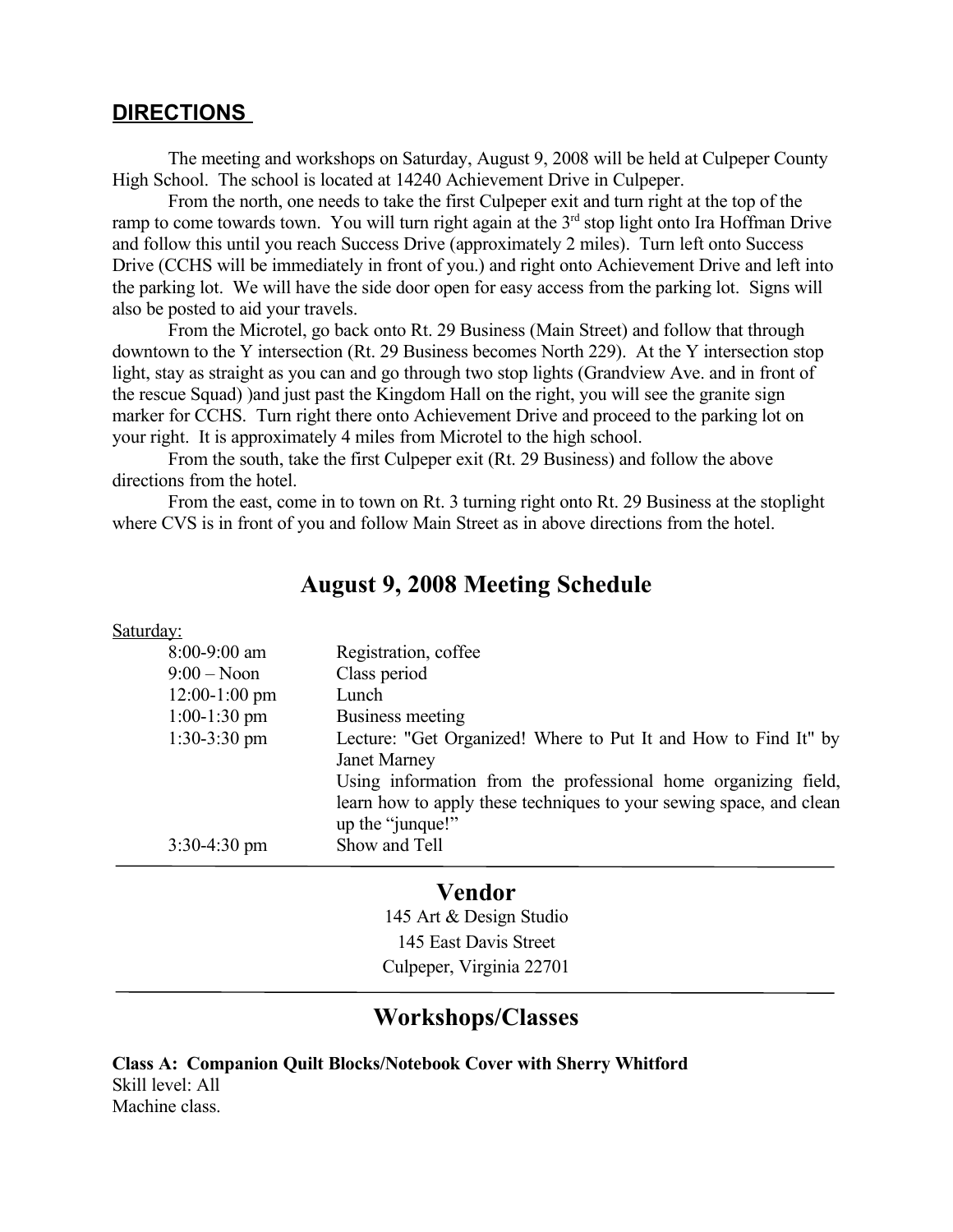Kit: Kit (\$10.00) will be provided with all materials needed to complete a padded 3-ring notebook cover (all fabrics are pre-washed)

Learn a fast, fun method for creating companion quilt blocks in a variety of sizes. The class



project will be a notebook cover (kit provided) but the techniques learned can be easily used to create a full size quilt. The photo to the left shows the blocks that will be used.

# **Supplies:**

- rotary cutter, mat & ruler 14" or longer
- Sewing machine & machine supplies

**About Sherry:** For over 28 years, Sherry Whitford managed Needlecraft Corner, the quilt shop at Williamsburg Soap and Candle Company. Throughout this time, she was active in her local quilt guild, Colonial Piecemakers, as well as the state wide guild, Virginia Consortium of Quilters. She continues to teach regionally. Sherry has two grown children and two growing grandchildren as well as a "new" (10 years and counting) husband, all of whom are happy that she got beyond making little shop models and began producing quilts for them to sleep under. Contact Sherry at (757) 566-1928 or sherry.whitford@cox.net

# **Class B: Basic Embroidery for Crazy Quilts with Cathey Stanley**

Skill Level: All Hand class. Kit Fee: \$15.00. Includes a patched crazy quilt square, embroidery threads, stitch guide.

Students will learn the basic standard embroidery stitches used to decorate the seams of crazy quilts and then see how the infinite combinations of these stitches can form beautiful and intricate designs. Instructor will bring several samples of completed projects.

# **Supplies:**

- 1) a pair of small, sharp scissors,
- 2) needle threader(s),
- 3) eyeglasses for close work, if you need them,
- 4) optional task light and extension cord,
- 5) thimble.

**Cathey Stanley:** "I started out as a self-taught quilter in the late 1980's while living in Japan, and made traditional quilts for several years. It was after taking a class with Jan Benander at Mid-Atlantic that the world of embellished quilting opened up, and I've been loving that aspect of quilting ever since. I also enjoy sharing with others what I have learned – and keep on learning – over the years. Crazy quilting is too much fun." Contact Cathey at (757) 564-8755 or at prairie  $gal@cox.net$ 

# **Class C: Super Simple Tote Bag with Janet Marney**

Skill Level: All levels, rotary cutter experience Machine class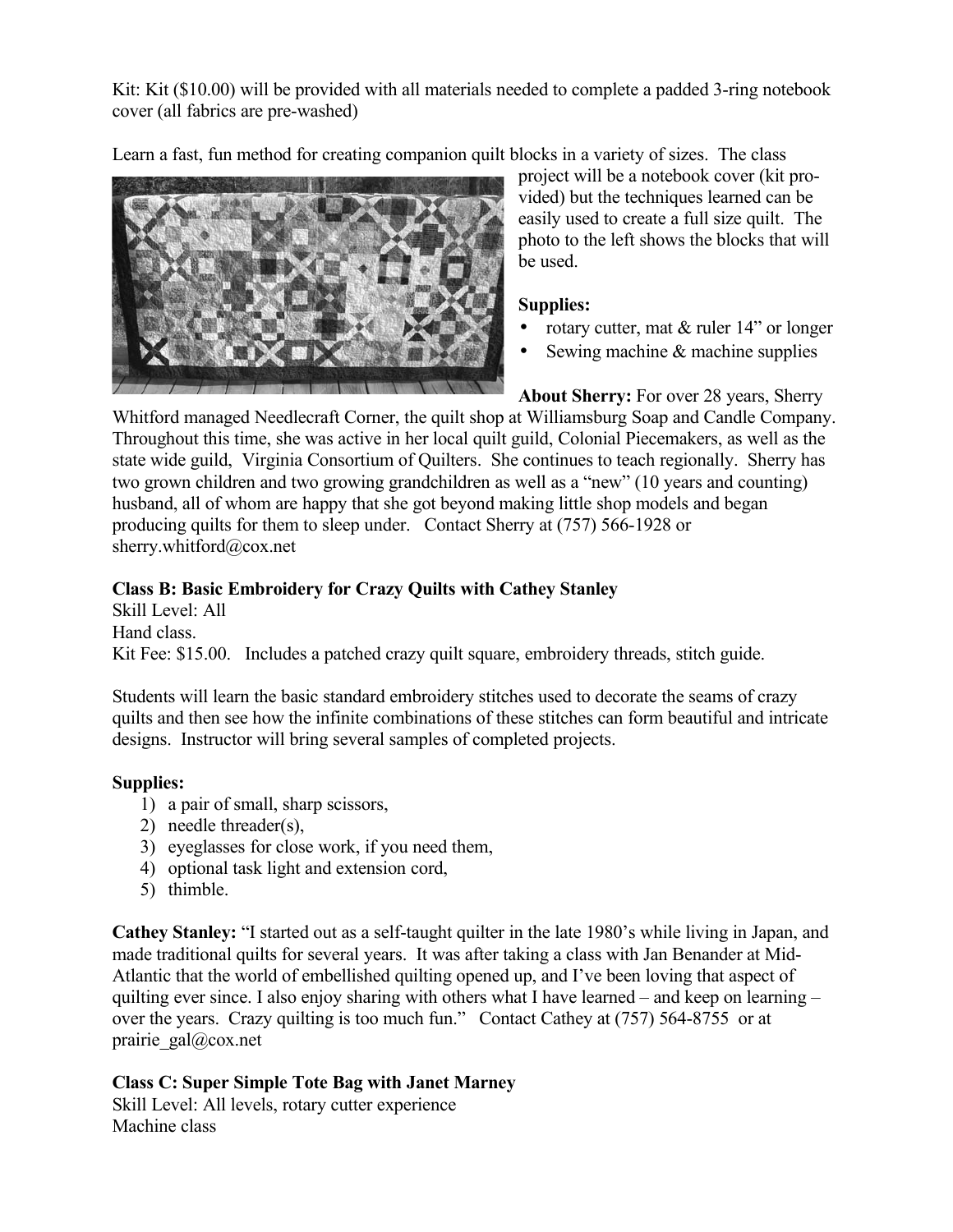Make a new tote bag from one yard of your favorite quilting cotton in just three hours! (original design) You'll want to make several for gifts.

**Supplies:** *If you have a problem finding some of these supplies, Janet has offered get it for you so you can take the class; see her contact info at the end of her bio below.*

• Fabric: 1 yard regular quilting cotton, prewashed. Non-directional prints work best.



- Heavyweight fusible interfacing such as "DecorBond" by Pellon: 1 yard, not washed (available at craft stores).
- Belting: 5 yards, to coordinate with fabric (available at craft stores).
- Muslin or "ugly" fabric:  $12"x12"$  square (this will not show in the finished product).
- Thread(s) to match fabric and belting.
- Sewing machine. Your machine must be strong enough to sew through several layers of fabric and interfacing. Also, you must be friends with your machine!
- Walking foot if you have it.
- New jeans needle in machine (I use 90/14).
- Rotary cutter with new blade, ruler(s), and mat.
- Template plastic: small piece at least 4" square.
- Pencil(s) to mark light and dark fabric and template.
- Small scissors or thread snips.
- Paper/plastic scissors for cutting template.
- Strong pins.
- Seam ripper.
- Clothes pins: 2.
- Iron  $&$  ironing board (can be shared among several people also, VCQ will have irons)

Optional:

- Masking tape.
- Fabric glue or hot glue gun.
- Spritz or spray bottle.

**Janet Marney:** Inspired by her two Appalachian grandmothers and beloved family quilts, Janet began quilting in the late 1970s. For almost 30 years, she has been exploring a broad range of techniques, traditional and contemporary, and winning ribbons along the way. She has taught many people to quilt and calls herself a "Quilt Evangelist" because she is always making quilt converts!

Janet's favorite thing is to teach beginning quilters that they can do it! She teaches at The Quilt Patch in Fairfax, and she is active in Quilters Unlimited, serving as President of the Vienna chapter this year. She also makes quilts on commission through her home business, The Quilted Heart.

Janet is known for her creative ideas and innovative methods, and for her use of a wide variety of fabrics and colors. Her accuracy and attention to detail are also appreciated by students, who want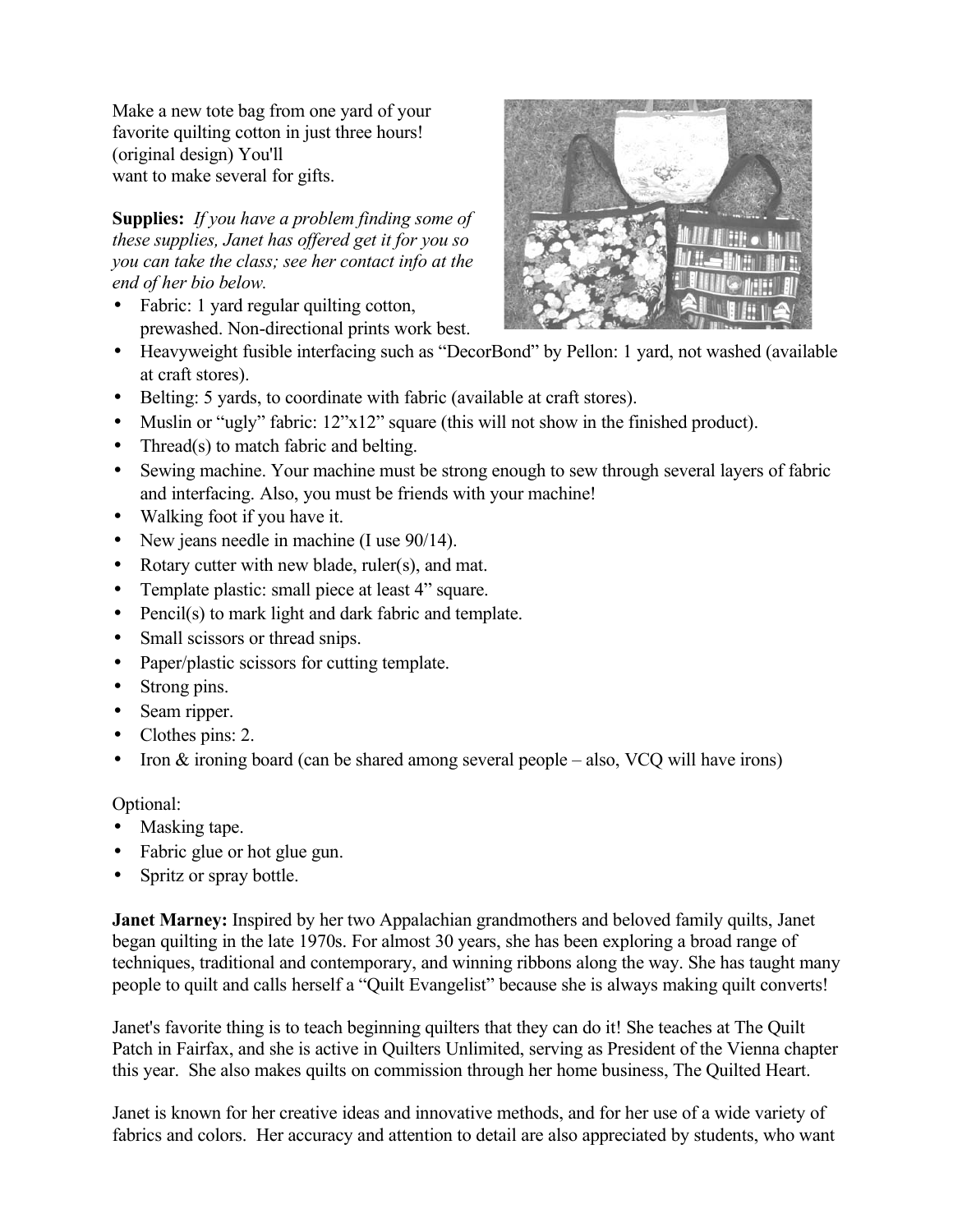to learn how she gets her results. Janet brings a lot of enthusiasm to her teaching, as she passes on her family heritage of quiltmaking.

Janet will also be giving our afternoon lecture. Contact her at (703) 352-2795,  $j$ anet $(a)$ quiltedheart.net or janet $(a)$ marney.org

# **Class D: Re-Creating the Past with Marty Moon**

Skill level: All Hand class

This hand piecing workshop re-creates a top from many years ago that covers an even older quilt. If you bring scraps (at least  $6" \times 6"$ ) that mean something to you personally, it will add to the charm of this quilt. Each block will finish roughly 5" x 5" so you can make as many as you'd like to achieve the quilt size that will work for you. It will become a favorite take-along project for those times you just 'need something to work on'.

# **Supplies:**

- Fabrics: lights, mediums and darks at least  $6$ " x  $6$ ".
- neutral thread (grey works well),
- scissors,
- hand sewing needles,
- needle threader (if needed),
- thimble,
- pins,
- rotary cutter,
- mat  $(6'' \times 8''$  or  $12'' \times 18''$ ),
- ruler  $(6'' \times 12'' \text{ or } 6'' \times 6'')$ ,
- Seams Easy Ruler or similar to draw your  $\frac{1}{4}$ " line,
- mechanical pencil or other marking instrument for light and dark fabrics,
- an ort cup.

Optional supplies:

- sandpaper board
- design wall (batting, felt, etc.)

**Marty Moon:** Marty is the owner of Early Times Workshop and currently the President of VCQ. She teaches and vends across the country now in her second retirement. Very grounded in traditional quiltmaking, Marty also loves to dabble in the art quilt world and carries many items for art quilts in her shop.

Contact her at:  $(540)$  825-4740 or etwmwm@aol.com

# **Class E: Come Quilt with Me**

Sit and Stitch your own thing.

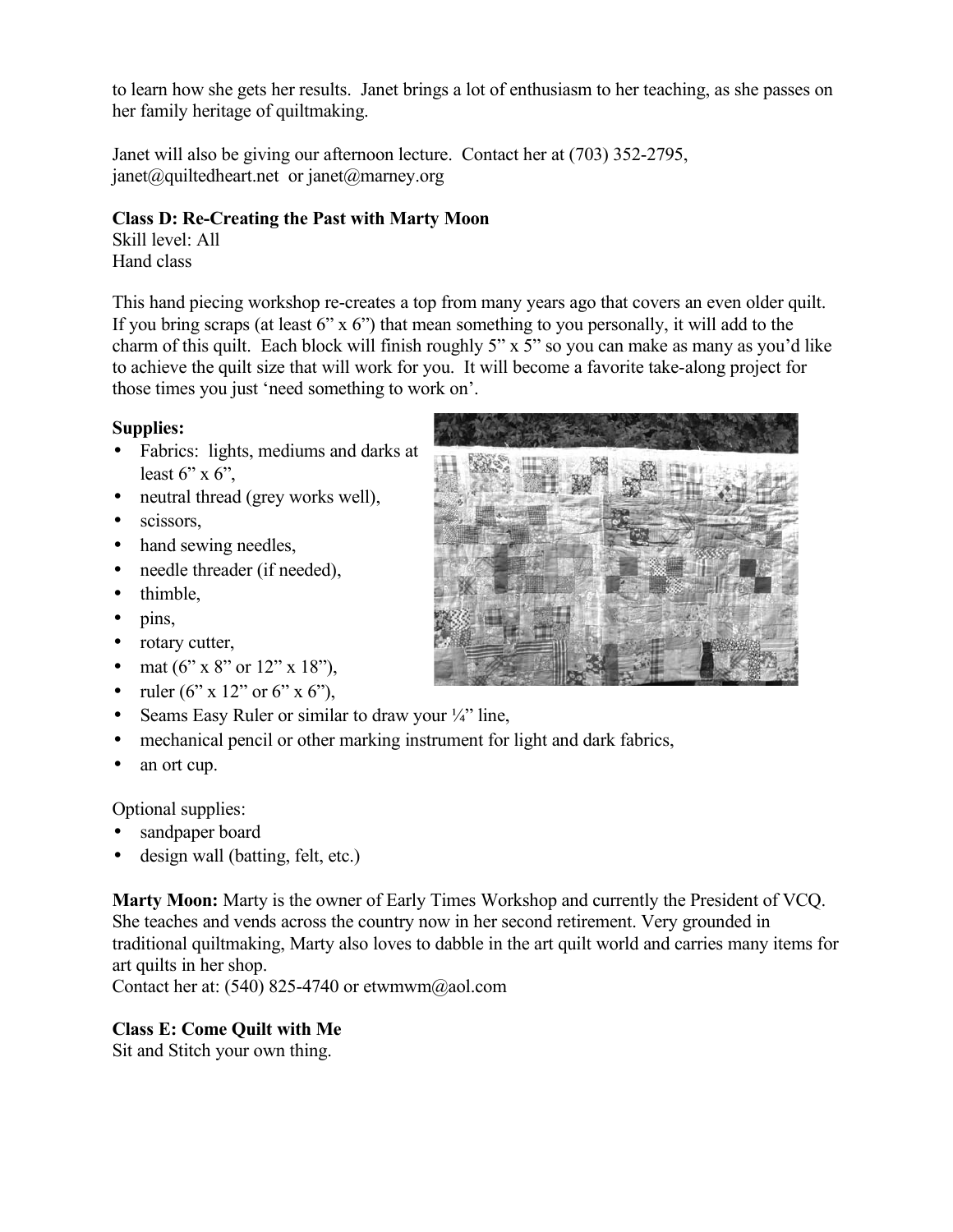

# **NOTES FROM cathy**

*Cancellations must be made by* **February 16, 2008** *to get a refund.*

Your registration form and check to VCQ must be postmarked by **July 19, 2008***.* **There is an additional fee of \$10.00 for forms sent after the postmarked date.**

Please fill out your registration form completely and don't forget to pick THREE classes. Get your registration form in as soon as you get your newsletter, especially if you want your FIRST choice.

Enclose a return address label with your form.

Wear your nametag so we can put names and faces together.

Bring your postcard – it is your lunch ticket.

Any cancellations must be made by **July 19, 2008** to get a refund.

We will be scheduling meetings all over the state so if you know of any good teachers or vendors, let me know.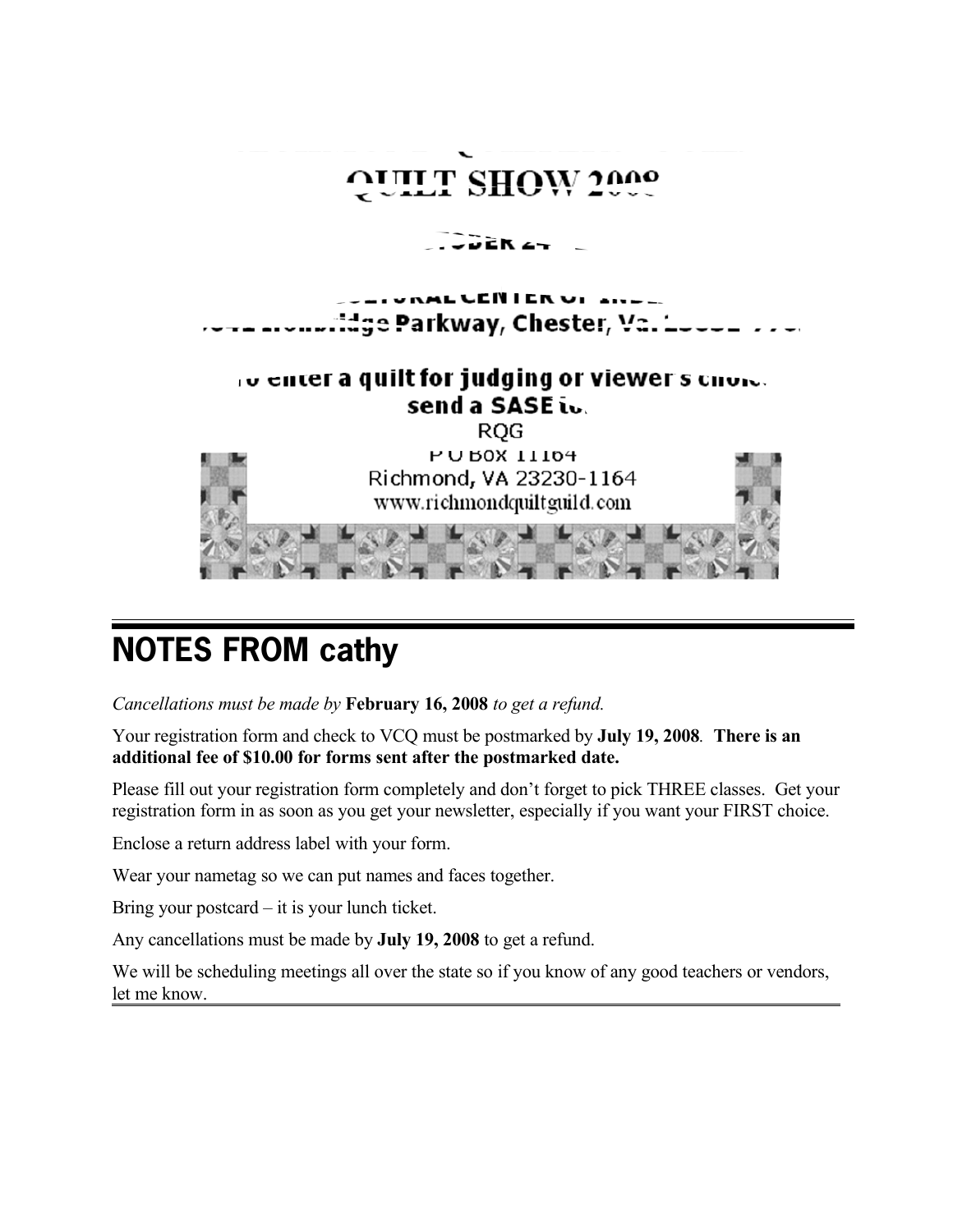# **2008 Membership Dues**



Dues are currently \$20.00 per year. You can pay in advance up to five years if you desire. Remember, if you pay in advance and dues are increased, you will not have to pay any additional fees.

**Important Information About Your Membership:** In the past, some dues payments were received without a membership form. This makes it very difficult to update your

records, particularly when volunteers change. *Please, please* send in your dues with your membership form!! *Also, please include a stamped, self-addressed envelope with your dues payment so that your membership card can be returned to you.* For those memberships received without SASEs, your cards will be held for your pick-up at the next meeting. Please allow 3-4 weeks for processing your application.

### **Virginia Consortium of Quilters Application For Membership**

| Name:          |  |  |
|----------------|--|--|
|                |  |  |
|                |  |  |
| Email address: |  |  |

Your membership can be paid for multiple years (up to 5 years) with this form. This date will be on your membership card and the mailing label of each newsletter. If dues increase during this period, yours will not.

Remember when sending an application and check for membership renewal, please enclose a stamped, addressed envelope or write a note that you will pick it up at the next meeting.

- () New Member () Renewal Amt: \$\_\_\_\_\_\_\_\_\_\_\_(make check payable to "VCQ")
- $( )$  I am a member of a local quilt guild/group  $($
- ( ) I teach and/or lecture about quilting.

( ) I may be willing to drive others from my area to VCQ meetings.

### **Renewal Members Only: Please enclose with your payment and application a self-addressed stamped envelope (SASE) for your membership card.**

| <b>Mail to:</b>      | Dianne Reasons, Membership Chairperson<br>310 Isle Avenue<br><b>Waynesboro, VA 22980-3722</b> |      |           |            |
|----------------------|-----------------------------------------------------------------------------------------------|------|-----------|------------|
| For Membership Only: | Date Rec'd:                                                                                   | Amt: | Ck. No.   | Exp. Year: |
|                      | MC Date:                                                                                      |      | Name Tag: | MList:     |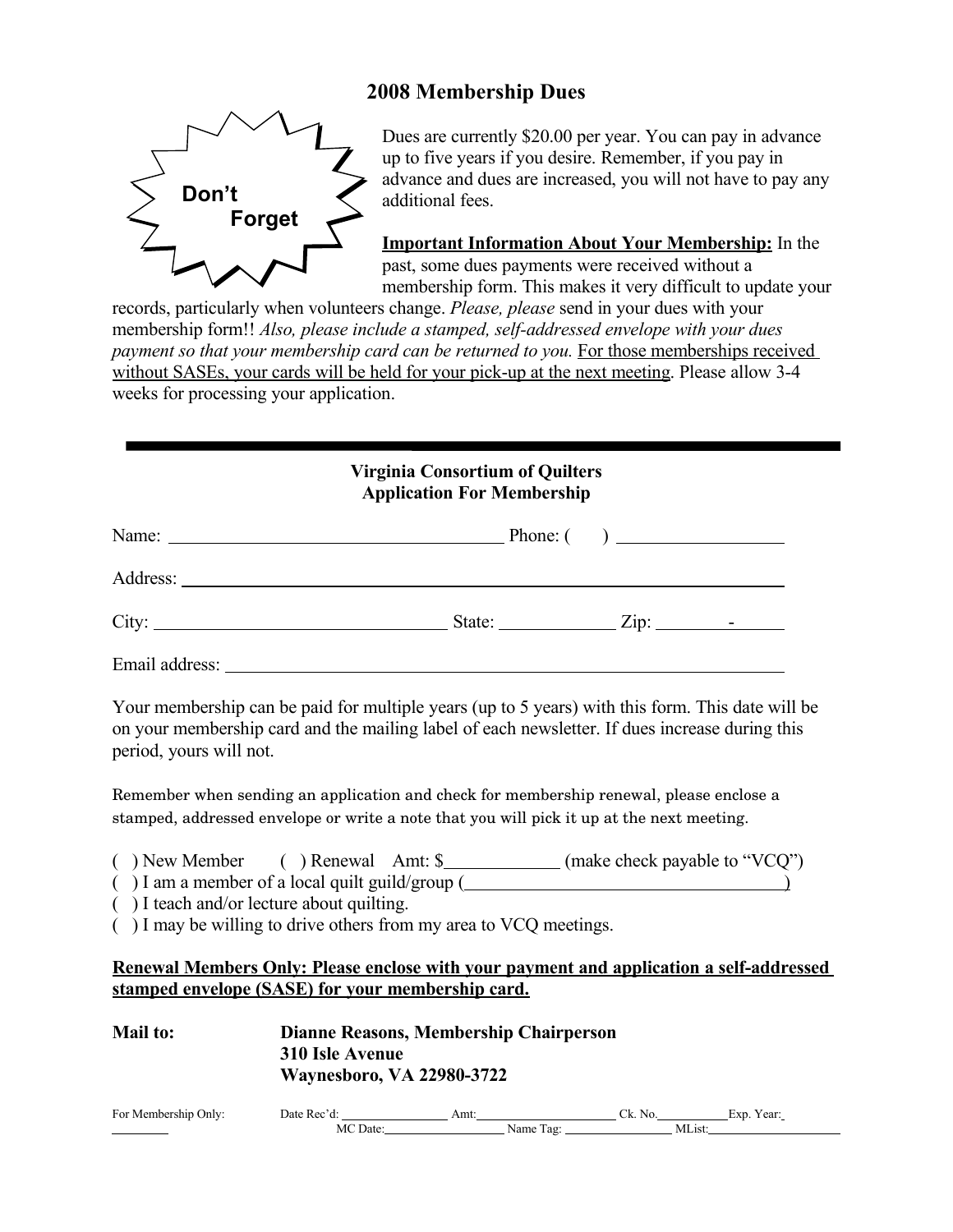# **VCQ CLASS REGISTRATION FORM**

Registration form deadline: Must be postmarked by *Saturday, July 19, 2008*, or a \$10 late fee applies. Please fill out completely and please **PRINT**.

|                                                             |                                                                                                                                                                                                                                            | Choice of Workshop (includes lunch). Circle letters and indicate choice on line. |  |
|-------------------------------------------------------------|--------------------------------------------------------------------------------------------------------------------------------------------------------------------------------------------------------------------------------------------|----------------------------------------------------------------------------------|--|
| Class E: Come Quilt with Me                                 | Class A: Companion Quilt Blocks/Notebook Cover with Sherry Whitford<br>Class B: Basic Embroidery for Crazy Quilts with Cathey Stanley<br>Class C: Super Simple Tote Bag with Janet Marney<br>Class D: Re-Creating the Past with Marty Moon |                                                                                  |  |
|                                                             | 1st choice 2nd choice 3rd choice 3rd choice                                                                                                                                                                                                |                                                                                  |  |
|                                                             | \$25.00 for members, \$40.00 for nonmembers                                                                                                                                                                                                |                                                                                  |  |
|                                                             | Come Quilt with Me: \$20.00 members, \$30.00 nonmembers                                                                                                                                                                                    |                                                                                  |  |
|                                                             |                                                                                                                                                                                                                                            | \$10 late fee if postmarked after July 19, 2008. Amount enclosed:\$              |  |
|                                                             | Are you willing to be a class helper? Yes No                                                                                                                                                                                               |                                                                                  |  |
|                                                             | Kit fee paid to teacher at time of class.                                                                                                                                                                                                  |                                                                                  |  |
|                                                             | Are you bringing a sewing machine to Come Quilt with Me? Yes No                                                                                                                                                                            |                                                                                  |  |
|                                                             | Special lunch requirements: vegetarian gluten-free other:                                                                                                                                                                                  |                                                                                  |  |
| <b>Cathy Tyler</b><br>573 Pantela Dr.<br>Richmond, VA 23235 | Send class registration form and your check payable to VCQ to<br>Any cancellations must be made by July 19, 2008 to get a refund.                                                                                                          | Questions? Contact Cathy Tyler at Cathy.Tyler@juno.com or 804-272-8235.          |  |